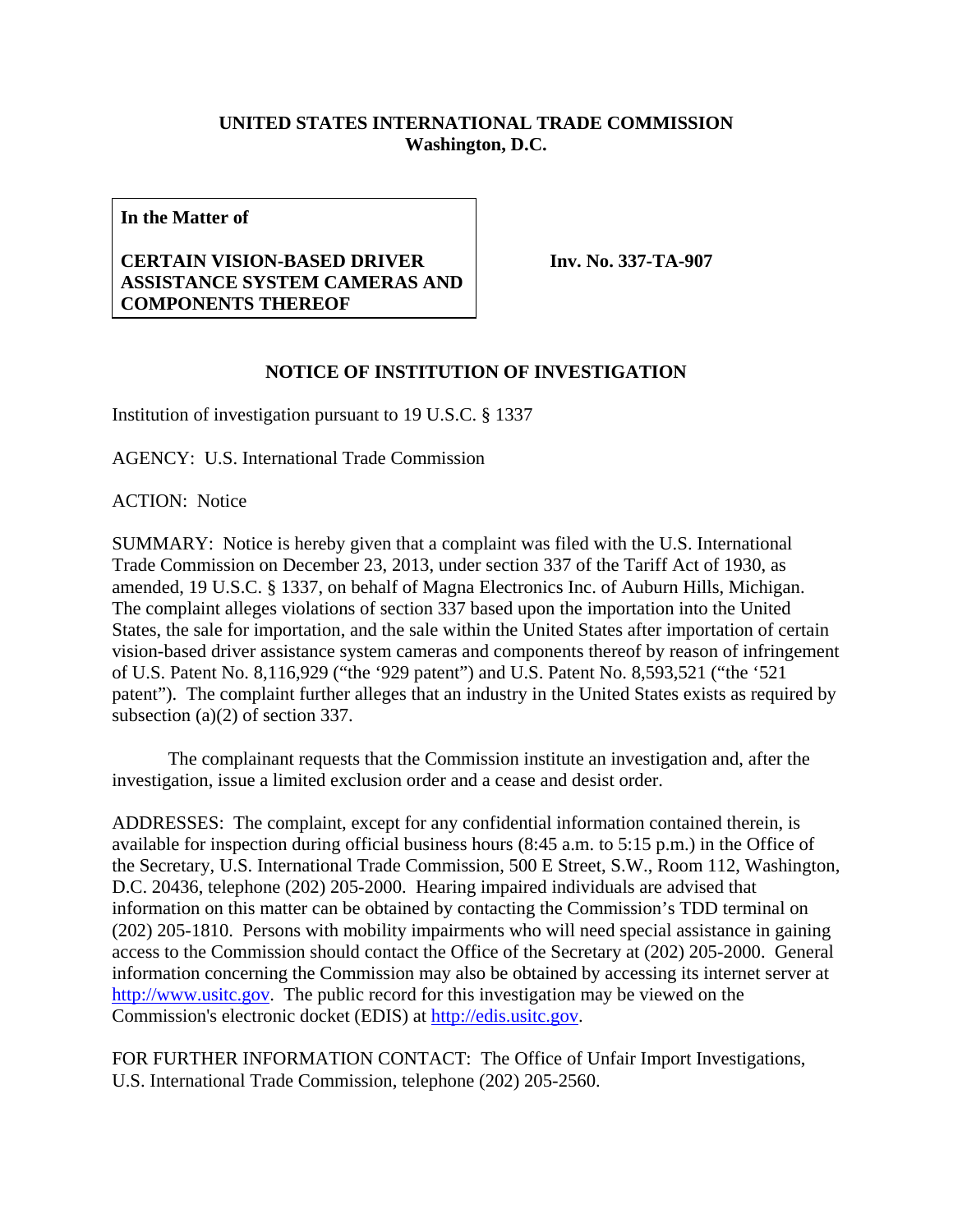AUTHORITY: The authority for institution of this investigation is contained in section 337 of the Tariff Act of 1930, as amended, and in section 210.10 of the Commission's Rules of Practice and Procedure, 19 C.F.R. § 210.10 (2013).

SCOPE OF INVESTIGATION: Having considered the complaint, the U.S. International Trade Commission, on January 22, 2014, ORDERED THAT –

 (1) Pursuant to subsection (b) of section 337 of the Tariff Act of 1930, as amended, an investigation be instituted to determine whether there is a violation of subsection (a)(1)(B) of section 337 in the importation into the United States, the sale for importation, or the sale within the United States after importation of certain vision-based driver assistance system cameras and components thereof by reason of infringement of one or more of claims 1, 2, 4, and 5 of the '929 patent and claims 1, 29, 35, and 39 of the '521 patent, and whether an industry in the United States exists as required by subsection (a)(2) of section 337;

 (2) For the purpose of the investigation so instituted, the following are hereby named as parties upon which this notice of investigation shall be served:

(a) The complainant is:

Magna Electronics Inc. 2050 Auburn Road Auburn Hills, MI 48326

 (b) The respondent is the following entity alleged to be in violation of section 337, and is the party upon which the complaint is to be served:

> TRW Automotive U.S., LLC 12001 Tech Center Drive Livonia, MI 48150

 (c) The Office of Unfair Import Investigations, U.S. International Trade Commission, 500 E Street, S.W., Suite 401, Washington, D.C. 20436;

 (3) Complainant's motion to consolidate this investigation with Inv. No. 337-TA-899 (Motion Docket No. 2993-001) is denied; and

 (4) For the investigation so instituted, the Chief Administrative Law Judge, U.S. International Trade Commission, shall designate the presiding Administrative Law Judge.

 Responses to the complaint and the notice of investigation must be submitted by the named respondent in accordance with section 210.13 of the Commission's Rules of Practice and Procedure, 19 C.F.R. § 210.13. Pursuant to 19 C.F.R. §§ 201.16(e) and 210.13(a), such responses will be considered by the Commission if received not later than 20 days after the date of service by the Commission of the complaint and the notice of investigation. Extensions of